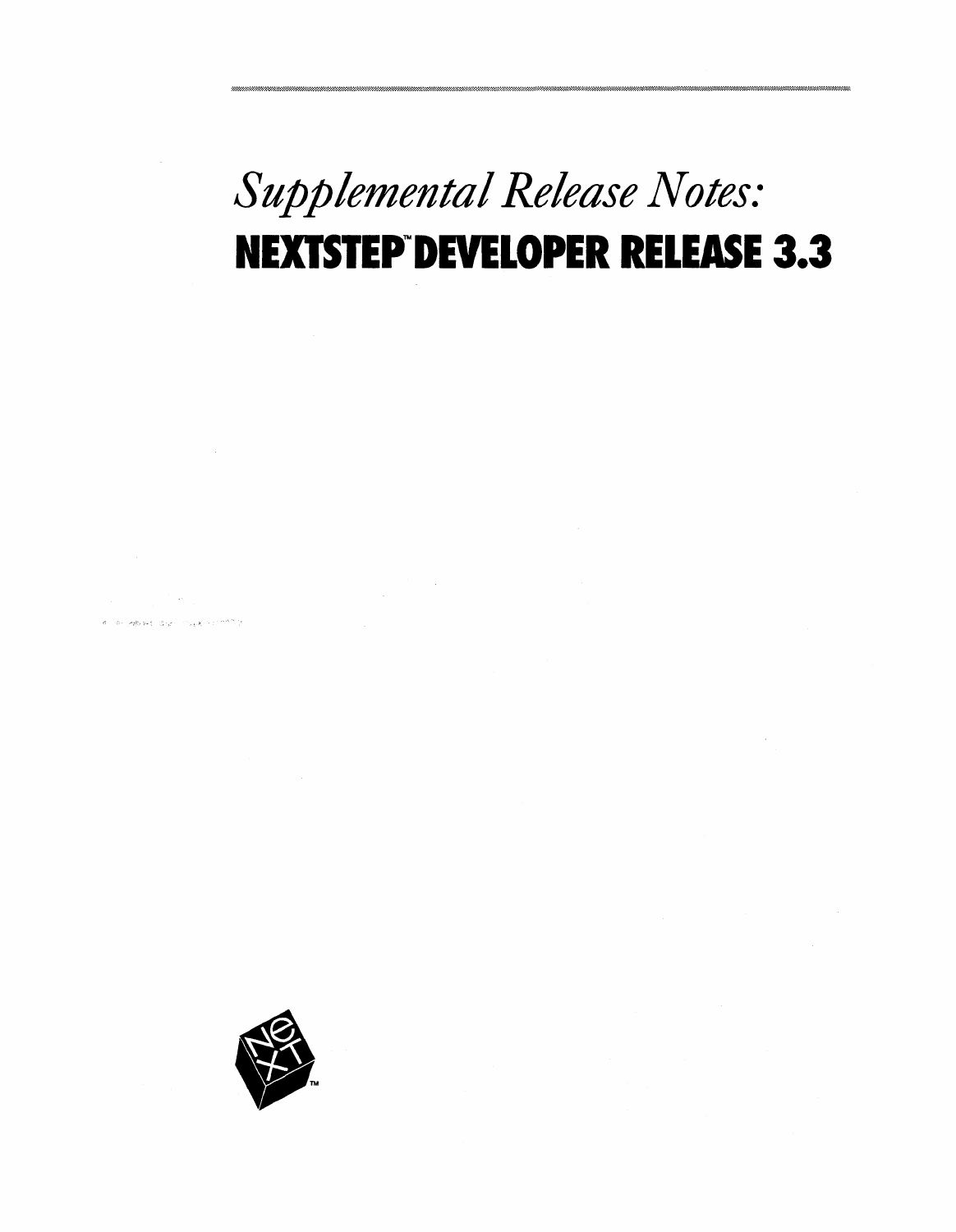We at NeXT have tried to make the information contained in this manual as accurate and reliable as possible. Nevertheless, NeXT disclaims any warranty of any kind, whether express or implied, as to any matter whatsoever relating to this manual, including without limitation the merchantability or fitness for any particular purpose. NeXT will from time to time revise the software described in this manual and reserves the right to make such changes without obligation to notify the purchaser. In no event shall NeXT be liable for any indirect. special, incidental, or consequential damages arising out of purchase or use of this manual or the information contained herein.

Supplemental Release Notes: NEXTSTEP Developer Release 3.3 Copyright ©1995 NeXT Computer, Inc., 900 Chesapeake Drive, Redwood City, CA 94063. All rights reserved. [6606.00)

NEXTSTEP Release 3.3 copyright ©1988-1994 NeXT Computer. Inc. All rights reserved. Certain portions of the software are copyrighted by third parties.

NeXT, the NeXT logo, NEXTSTEP, the NEXTSTEP logo, NeXTanswers, Digital Ubrarian, and Project Builder are trademarks of NeXT Computer, Inc. All other trademarks mentioned belong to their respective owners.

U.S. Pat. No. 4,982.343. Other patents pending.

Restricted Rights Legend: Use, duplication, or disclosure by the Govemment is subject to restrictions as set forth in subparagraph (c)(1)(ii) of the Rights in Technical Data and Computer Software clause at DFARS 252.227-7013 (or. if applicable, similar clauses at FAR 52.227-19 or NASA FAR Supp. 52.227-86).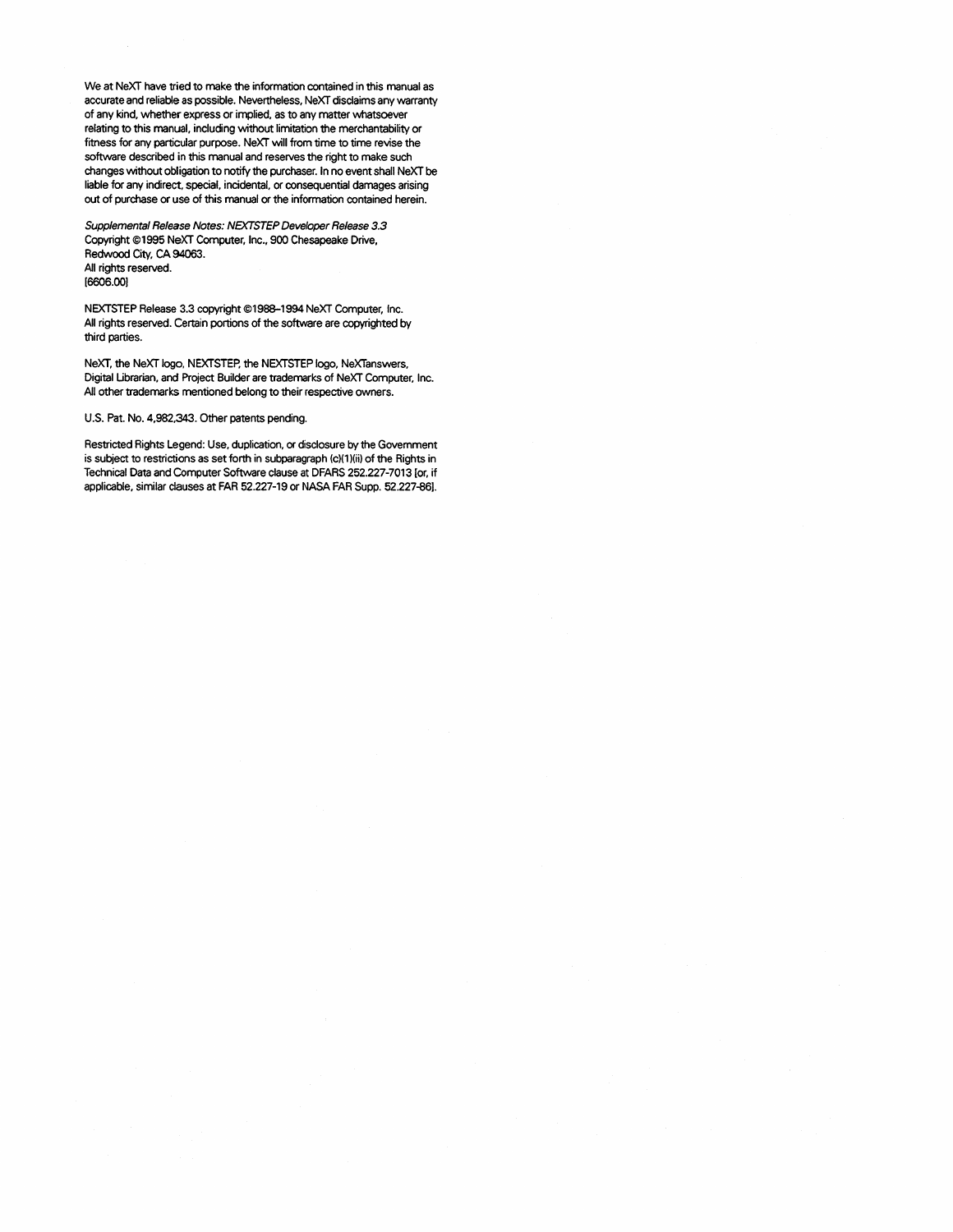This document provides late-breaking information about NEXTSTEP™ Developer Release 3.3. See /NextLibrary/Documentation/NextDev/ReleaseNotes/3.3DeltaDoc for more information about how Release 3.3 of NEXTSTEP Developer is different from earlier releases.

Any further critical information about Release 3.3 will be provided in NeXTanswers™ document #1719. Contact NeXTanswers as described in the *Release Notes* book, and request that document. The document may be empty if there's no new critical information about Release 3.3.

## **Known Problems**

The following problems exist in NEXTSTEP Developer Release 3.3:

## **All Platforms**

| <b>REFERENCE</b>   | 50857                                                                                                                                                 |
|--------------------|-------------------------------------------------------------------------------------------------------------------------------------------------------|
| <b>PROBLEM</b>     | Project Builder <sup>™</sup> does not convert old IB.proj files.                                                                                      |
| <b>DESCRIPTION</b> | If you attempt to open a pre-NEXTSTEP Release 3.0 IB.proj file, Project Builder doesn't<br>give you the option of converting it to a PB.project file. |
| <b>WORKAROUND</b>  | If available, use the NEXTSTEP Developer Release 3.2 version of Project Builder to<br>convert old projects.                                           |
| <b>REFERENCE</b>   | 50994                                                                                                                                                 |
| <b>PROBLEM</b>     | cpp-precomp does not support the -H option.                                                                                                           |
| <b>DESCRIPTION</b> | cpp-precomp does not allow the -H option and exits with the error message:                                                                            |
|                    | cpp-precomp: Invalid option '-H'                                                                                                                      |
| <b>WORKAROUND</b>  | Use the compiler's <b>-traditional-cpp</b> option.                                                                                                    |
| <b>REFERENCE</b>   | 51921                                                                                                                                                 |
| <b>PROBLEM</b>     | The AMDPCSCSI example in /NextDeveloper/Examples/DriverKit doesn't compile.                                                                           |
| <b>DESCRIPTION</b> | When you attempt to compile the AMDPCSCSI example, the compiler complains of a<br>missing header file: driverkit/IOPower.h.                           |
| <b>WORKAROUND</b>  | None.                                                                                                                                                 |